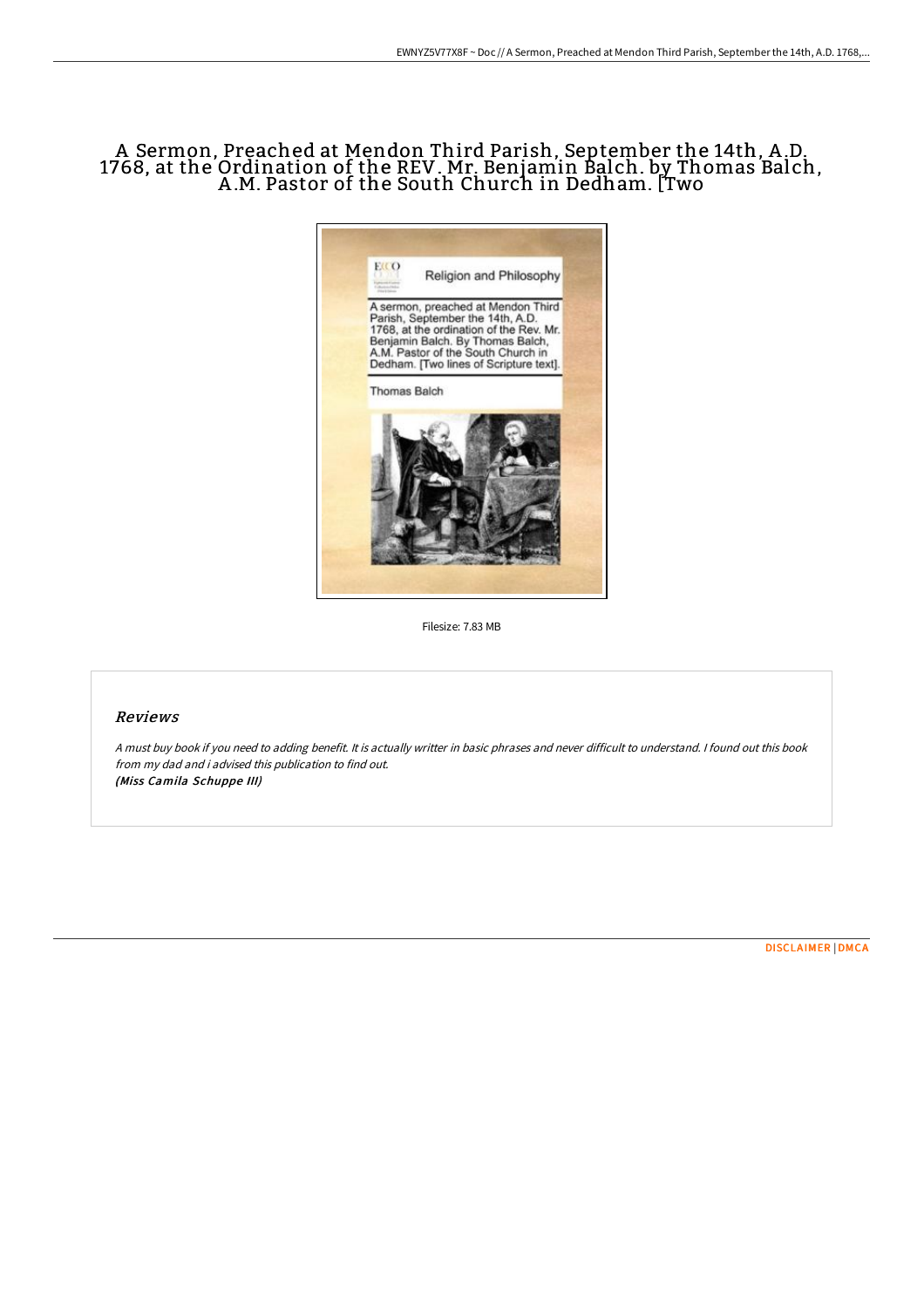## A SERMON, PREACHED AT MENDON THIRD PARISH, SEPTEMBER THE 14TH, A.D. 1768, AT THE ORDINATION OF THE REV. MR. BENJAMIN BALCH. BY THOMAS BALCH, A.M. PASTOR OF THE SOUTH CHURCH IN DEDHAM. [TWO



To download A Sermon, Preached at Mendon Third Parish, September the 14th, A.D. 1768, at the Ordination of the REV. Mr. Benjamin Balch. by Thomas Balch, A.M. Pastor of the South Church in Dedham. [Two eBook, you should access the link under and download the ebook or have access to additional information which might be highly relevant to A SERMON, PREACHED AT MENDON THIRD PARISH, SEPTEMBER THE 14TH, A.D. 1768, AT THE ORDINATION OF THE REV. MR. BENJAMIN BALCH. BY THOMAS BALCH, A.M. PASTOR OF THE SOUTH CHURCH IN DEDHAM. [TWO book.

Gale Ecco, Print Editions, United States, 2010. Paperback. Condition: New. Language: English . Brand New Book \*\*\*\*\* Print on Demand \*\*\*\*\*.The 18th century was a wealth of knowledge, exploration and rapidly growing technology and expanding record-keeping made possible by advances in the printing press. In its determination to preserve the century of revolution, Gale initiated a revolution of its own: digitization of epic proportions to preserve these invaluable works in the largest archive of its kind. Now for the first time these high-quality digital copies of original 18th century manuscripts are available in print, making them highly accessible to libraries, undergraduate students, and independent scholars.The Age of Enlightenment profoundly enriched religious and philosophical understanding and continues to influence present-day thinking. Works collected here include masterpieces by David Hume, Immanuel Kant, and Jean-Jacques Rousseau, as well as religious sermons and moral debates on the issues of the day, such as the slave trade. The Age of Reason saw conflict between Protestantism and Catholicism transformed into one between faith and logic -- a debate that continues in the twenty-first century.++++The below data was compiled from various identification fields in the bibliographic record of this title. This data is provided as an additional tool in helping to insure edition identification: ++++British LibraryW015668Half-title: Mr. Balch s sermon, at the ordination of his son. Errata. --p. 38.Providence: Printed by John Carter, at Shakespear s Head, M, DCC, LXIX. [1769]. 38p.; 8.

Read A Sermon, Preached at Mendon Third Parish, September the 14th, A.D. 1768, at the [Ordination](http://albedo.media/a-sermon-preached-at-mendon-third-parish-septemb.html) of the REV. Mr. Benjamin Balch. by Thomas Balch, A.M. Pastor of the South Church in Dedham. [Two Online Download PDF A Sermon, Preached at Mendon Third Parish, September the 14th, A.D. 1768, at the [Ordination](http://albedo.media/a-sermon-preached-at-mendon-third-parish-septemb.html) of the REV. Mr. Benjamin Balch. by Thomas Balch, A.M. Pastor of the South Church in Dedham. [Two